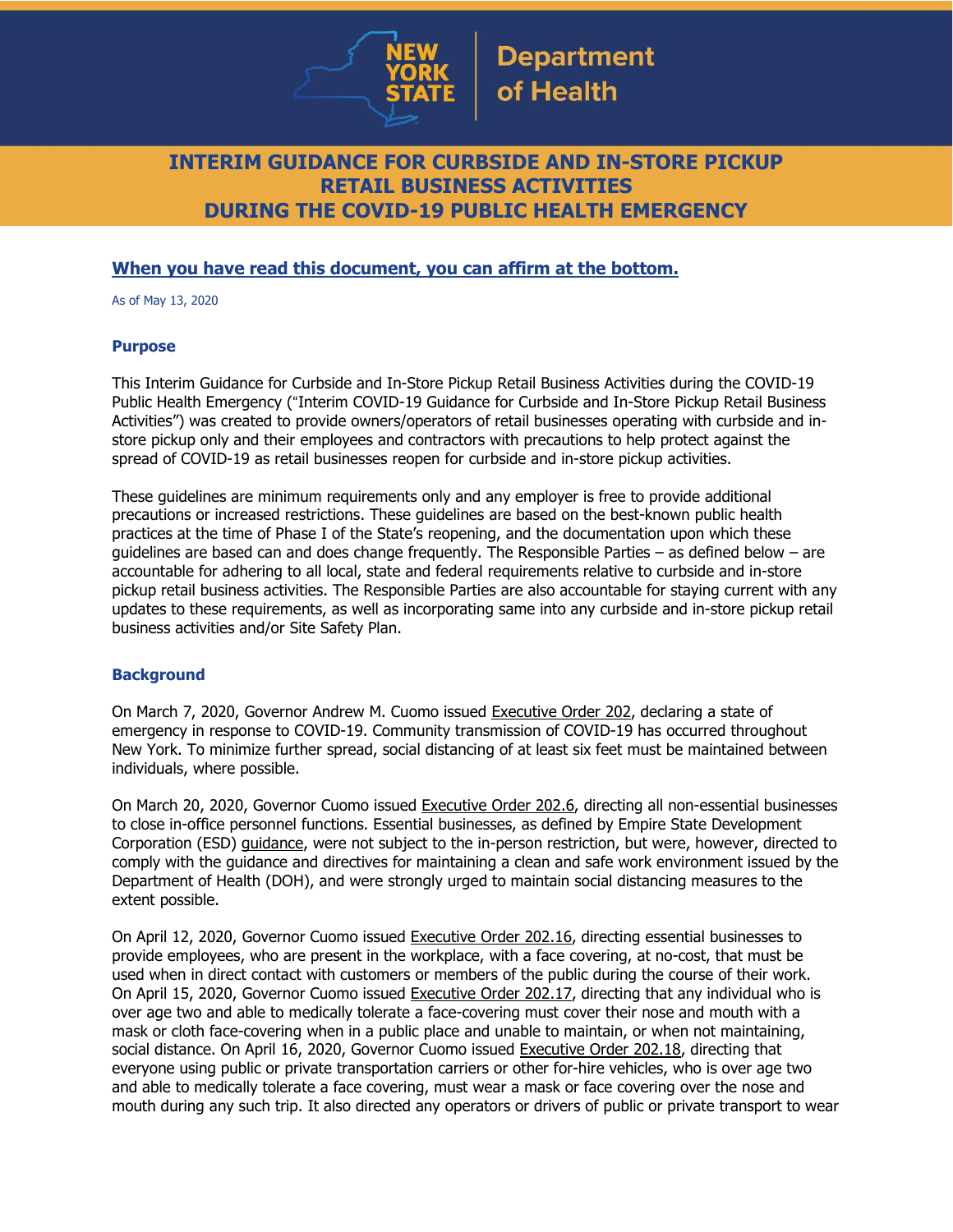a face covering or mask which covers the nose and mouth while there are any passengers in such a vehicle.

On April 26, 2020, Governor Cuomo [announced](https://www.governor.ny.gov/news/amid-ongoing-covid-19-pandemic-governor-cuomo-outlines-phased-plan-re-open-new-york-starting) a phased approach to reopen industries and businesses in New York in phases based upon a data-driven, regional analysis. On May 4, 2020, the Governor [provided](https://www.governor.ny.gov/news/amid-ongoing-covid-19-pandemic-governor-cuomo-outlines-additional-guidelines-when-regions-can) that the regional analysis would consider several public health factors, including new COVID-19 infections, as well as health care system, diagnostic testing, and contact tracing capacity. On May 11, 2020, Governor Cuomo [announced](https://www.governor.ny.gov/news/amid-ongoing-covid-19-pandemic-governor-cuomo-announces-three-regions-new-york-state-ready) that the first phase of reopening would begin on May 15, 2020 in several regions of New York, based upon available regional metrics and indicators.

In addition to the following standards, both essential and non-essential businesses must continue to comply with the guidance and directives for maintaining clean and safe work environments issued by DOH.

Please note that where guidance in this document differs from other guidance documents issued by New York State, the more recent guidance shall apply.

### **Standards for Responsible Curbside and In-Store Pickup Retail Business Activities in New York State**

No curbside and in-store pickup retail business activity can occur without meeting the following minimum State standards, as well as applicable federal requirements, including but not limited to such minimum standards of the Americans with Disabilities Act (ADA), Centers for Disease Control and Prevention (CDC), Environmental Protection Agency (EPA), and United States Department of Labor's Occupational Safety and Health Administration (OSHA).

The State standards contained within this guidance apply to all curbside and in-store pickup retail activities – both essential and non-essential – in operation during the COVID-19 public health emergency until rescinded or amended by the State. The property owner of the curbside and in-store pickup retail business, or another party as may be designated by the property owner (in either case, "the Responsible Parties"), shall be responsible for meeting these standards.

The following guidance is organized around three distinct categories: people, places, and processes.

## **I. PEOPLE**

#### **A. Physical Distancing**

- Responsible Parties must ensure that for any curbside and in-store pickup retail activity, the workforce presence is limited to only the employees necessary to conduct curbside and in-store pickup activities, but no more than 50% of the maximum occupancy for a particular area as set by the certificate of occupancy, inclusive of customers picking up an order who must maintain six feet of separation from others or wear an acceptable face covering; and
- Responsible Parties must ensure that a distance of at least six feet is maintained among employees at all times, unless safety of the core activity requires a shorter distance (e.g. operating cash registers, moving and lifting merchandise). Any time employees must come within six feet of another person, acceptable face coverings must be worn. Employees must be prepared to don a face covering if another person unexpectedly comes within six feet.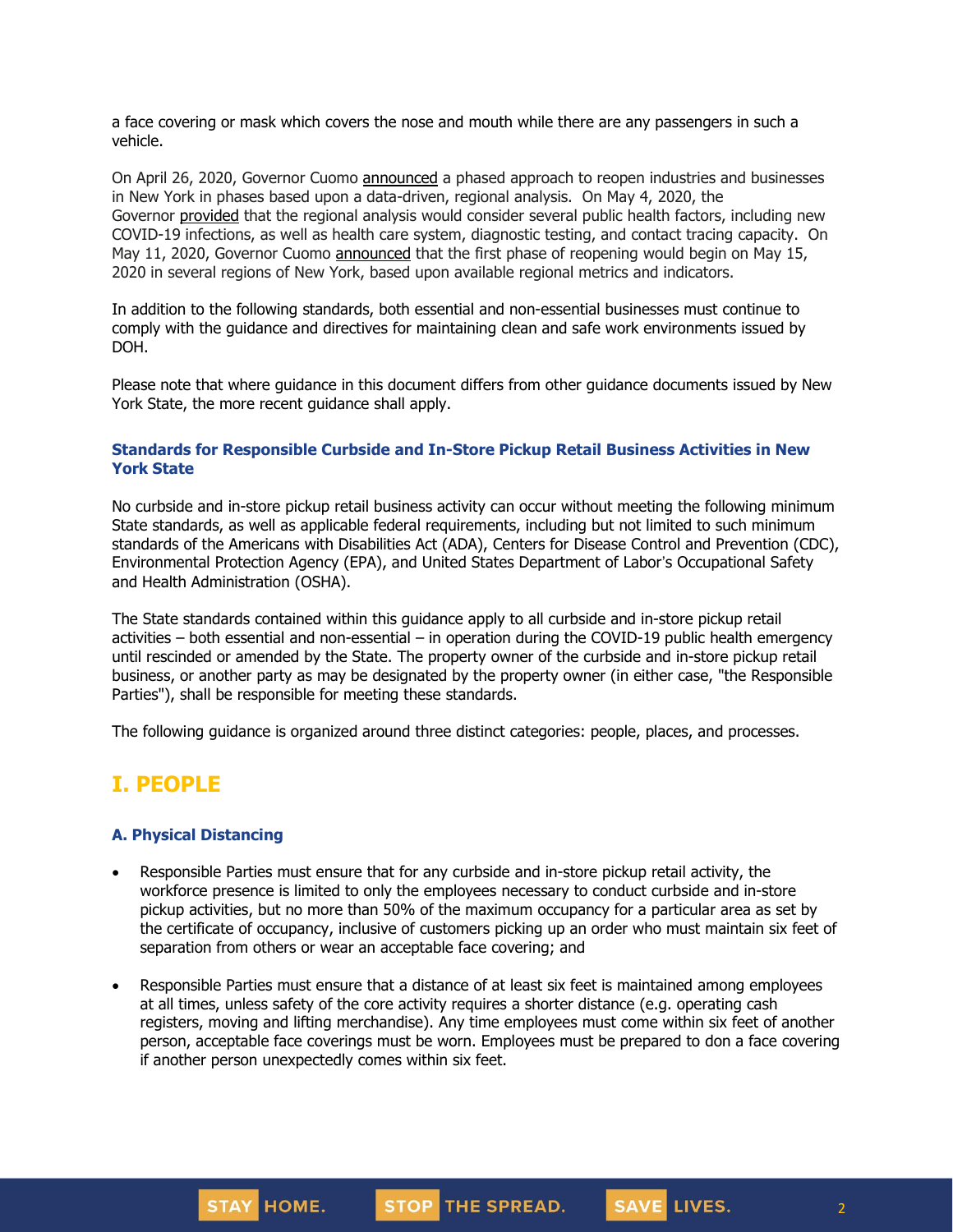- $\circ$  Acceptable face coverings for COVID-19 include but are not limited to cloth-based face coverings and disposable masks that cover both the mouth and nose.
- $\circ$  However, cloth, disposable, or other homemade face coverings are not acceptable face coverings for workplace activities that typically require a higher degree of protection for personal protective equipment due to the nature of the work. For those activities, N95 respirators or other personal protective equipment (PPE) used under existing industry standards should continue to be used, as is defined in accordance with OSHA [guidelines.](https://www.osha.gov/SLTC/personalprotectiveequipment/)
- Responsible Parties may modify the use and/or restrict the number of work spaces and employee seating areas, so that employees are at least six feet apart in all directions (e.g. side-to-side and when facing one another) and are not sharing work stations or spaces without cleaning and disinfection between use. When distancing is not feasible between work stations or spaces, Responsible Parties must provide and require the use of face coverings or enact physical barriers, such as plastic shielding walls, in lieu of face coverings in areas where they would not affect air flow, heating, cooling, or ventilation.
	- $\circ$  Physical barriers should be put in place in accordance with OSHA [guidelines.](https://www.osha.gov/Publications/OSHA3990.pdf)
	- $\circ$  Physical barrier options may include: strip curtains, plexiglass or similar materials, or other impermeable dividers or partitions.
- Responsible Parties should take the following measures to facilitate curbside and in-store pickup, in accordance with OSHA guidance "COVID-19 Guidance for [Restaurants](https://www.osha.gov/Publications/OSHA4017.pdf) & Beverage Vendors Offering Takeout or [Curbside](https://www.osha.gov/Publications/OSHA4017.pdf) Pickup":
	- $\circ$  Display a door or sidewalk sign with the services available, instructions for ordering and pickup, and hours of operation.
	- $\circ$  Reserve parking spaces near the front door for curbside and in-store pickup only, as applicable.
	- o Avoid direct handoff, when possible.

STAY HOME.

- o Advise pick-up time windows to stagger customer arrivals.
- $\circ$  Encourage customers to pick-up merchandise one at a time while remaining customers wait six feet away or in vehicles.
- $\circ$  Remind customers of the need to use a face covering, particularly when a distance of at least six feet from others is not possible.
- Responsible Parties should encourage customers to use touchless payment options or pay ahead, when available. Minimize handling cash, credit cards, reward cards, and mobile devices, where possible.
- Responsible Parties are encouraged to modify retail layouts so that employees are at least six feet apart in all directions, unless physical barriers are in place (e.g. Plexiglass or partitions at cash registers).
	- $\circ$  Responsible Parties must require that employees use cloth face masks when interacting with customers.
	- $\circ$  Responsible Parties must reserve adequate space for employees to work, considering appropriate social distancing (e.g. close high-density areas, rearrange fixtures, have employees use alternating cash registers).

3

SAVE LIVES.

Responsible Parties must prohibit the use of tightly confined spaces (e.g. small stock rooms, behind cash registers, narrow merchandise aisles, elevators, stock rooms) by more than one individual at a

STOP THE SPREAD.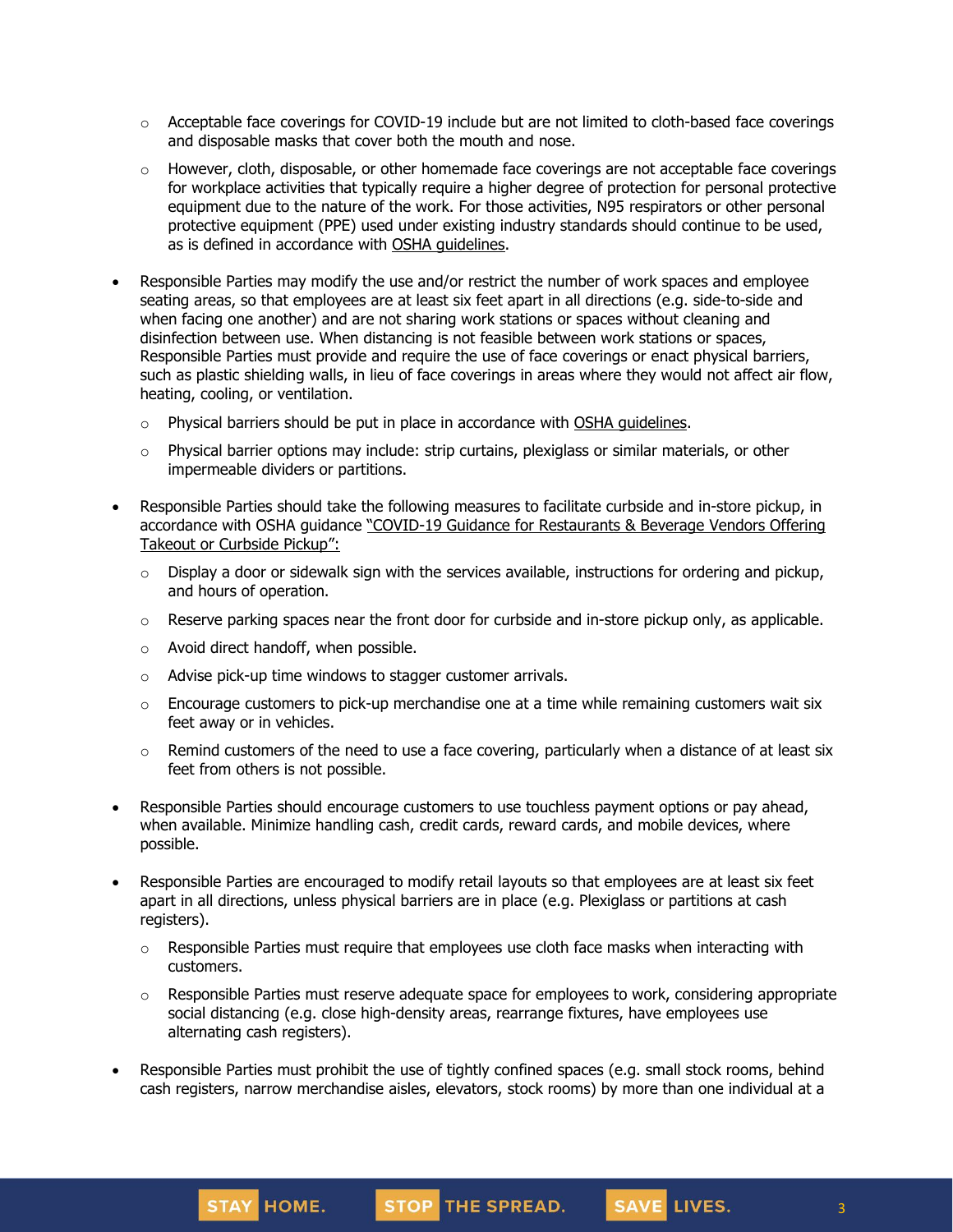time, unless all employees in such spaces at the same time are wearing acceptable face coverings. However, occupancy must never exceed 50% of the maximum capacity of the space, unless it is designed for use by a single occupant. Responsible Parties should increase ventilation with outdoor air to the greatest extent possible (e.g. opening windows, leaving doors open), while maintaining safety protocols.

- Responsible Parties should put in place measures to reduce bi-directional foot traffic using tape or signs with arrows in narrow aisles, hallways, or spaces, and post signage and distance markers denoting spaces of six feet in all commonly used areas and any areas in which lines are commonly formed or people may congregate (e.g. clock in/out stations, health screening stations, break rooms, cash register areas, locker rooms, etc.).
- Responsible Parties must post signs outside the retail location to remind individuals to adhere to social distancing instructions.
- Responsible Parties must post signs, consistent with DOH COVID-19 signage. Responsible Parties can develop their own customized signage specific to their workplace or setting, provided that such signage is consistent with the Department's signage. Signage should be used to remind employees to:
	- $\circ$  Cover their nose and mouth with a mask or cloth face-covering when six feet of social distance cannot be maintained.
	- $\circ$  Properly store and, when necessary, discard personal protective equipment.
	- o Adhere to physical distancing instructions.
	- $\circ$  Report symptoms of or exposure to COVID-19, and how they should do so.
	- o Follow hand hygiene and cleaning guidelines.

## **B. Gatherings in Enclosed Spaces**

- Responsible Parties must limit in-person gatherings (e.g. employee meetings, break rooms, stock rooms) to the greatest extent possible and use other methods such as video or teleconferencing whenever possible, per CDC guidance "Interim Guidance for [Businesses](https://www.cdc.gov/coronavirus/2019-ncov/community/guidance-business-response.html) and Employers to Plan and Respond to [Coronavirus](https://www.cdc.gov/coronavirus/2019-ncov/community/guidance-business-response.html) Disease 2019 (COVID-19)". When videoconferencing or teleconferencing is not possible, Responsible Parties should hold meetings in open, well-ventilated spaces and ensure that individuals maintain six feet of social distance between one another (e.g. if there are chairs, leave space between chairs, have employees sit in alternating chairs).
- Responsible Parties must put in place practices for adequate social distancing in confined areas, such as restrooms and breakrooms, and should develop signage and systems (e.g. flagging when occupied) to restrict occupancy when social distancing cannot be maintained in such areas; and
- Responsible Parties should stagger schedules for employees to observe social distancing (i.e., six feet of space) for any gathering (e.g. while taking breaks, space between cars for pickup).

## **C. Workplace Activity**

- Responsible Parties must take measures to reduce interpersonal contact and congregation, through methods such as:
	- $\circ$  limiting in-person presence to only those staff who are necessary to be on site;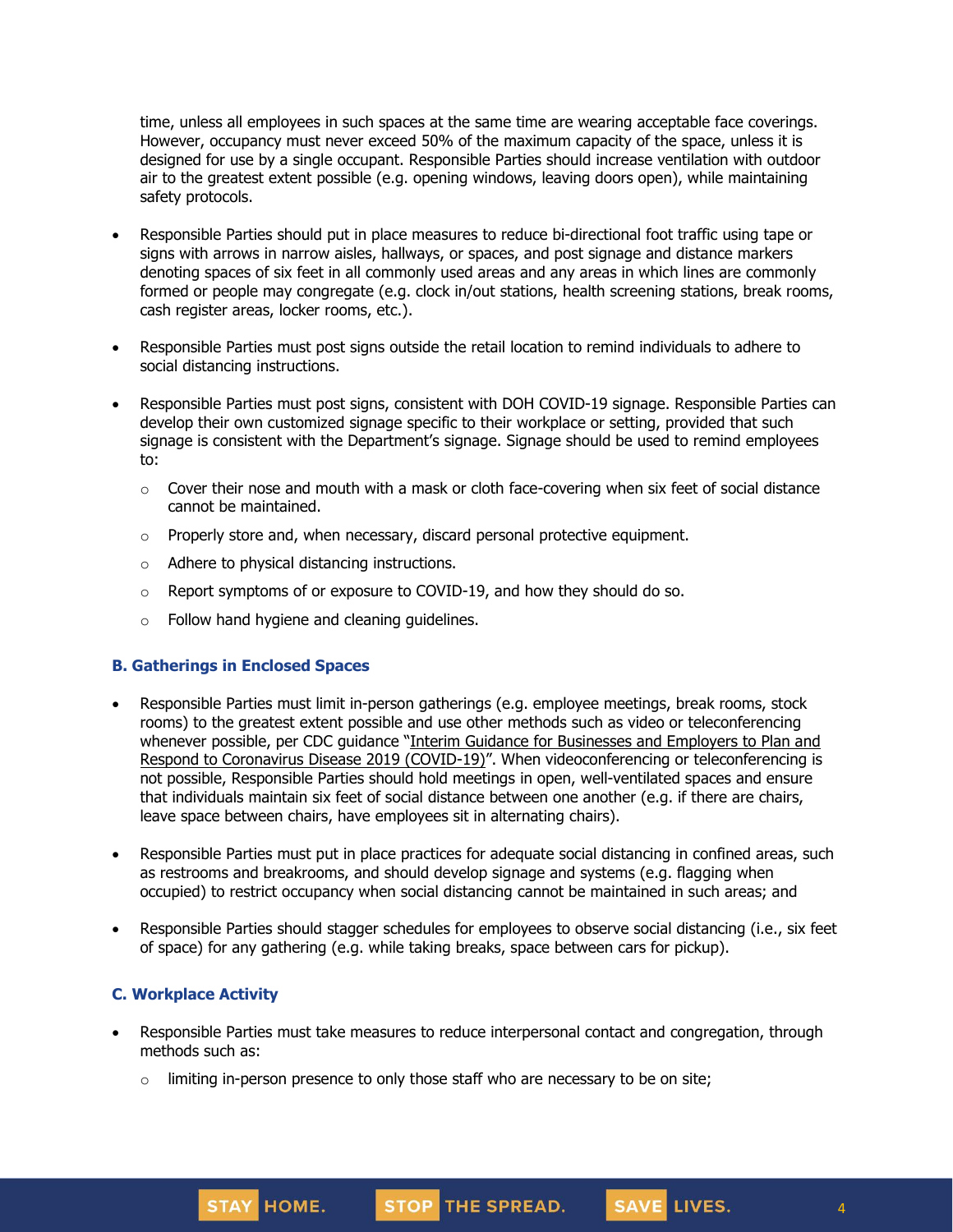- $\circ$  adjusting workplace hours to spread employee and customer traffic over longer period of time;
- o reducing on-site workforce to accommodate social distancing guidelines;
- $\circ$  shifting design (e.g. A/B teams, staggered arrival/departure times); and/or
- $\circ$  batch activities, where possible, so employees can adhere to social distancing and reduce the number of hands touching products at the same time (e.g. one employee does all packing and a separate employee fulfills the delivery).
- Responsible Parties should adjust retail hours as necessary to enable enhanced cleaning procedures.

### **D. Movement and Commerce**

- Responsible Parties should prohibit non-essential visitors on site.
- Responsible Parties must establish designated areas for pickups and deliveries, limiting contact to the extent possible.
- Responsible Parties should arrange customer waiting areas (e.g. lines, parking areas) to maximize social distance among other customers and minimize interaction with others in the area.
	- $\circ$  Where possible, Responsible Parties should implement a touchless delivery system whereby customers stay in the car while delivery takes place.
- For merchandise deliveries, Responsible Parties should implement a touchless delivery system whereby drivers stay in the cab of the vehicle while delivery takes place or, where not practicable, Responsible Parties must provide acceptable personal protective equipment appropriate to the anticipated activities that includes, at a minimum, a cloth face covering to delivery workers at no cost for the duration of the delivery process.
- Responsible Parties must sanitize hands before and after transferring a load (e.g. from a delivery driver) of merchandise (e.g. sanitize hands before starting to load items; and once all items have been loaded, finish by sanitizing their hands again).

## **II. PLACES**

## **A. Protective Equipment**

- Responsible parties must ensure employees wear face coverings when interacting with customers or coworkers within six feet distance AND without a physical barrier (e.g. plexiglass).
- In addition to necessary personal protective equipment (PPE) as required for certain workplace activities, Responsible Parties must procure, fashion, or otherwise obtain acceptable face coverings and provide such coverings to their employees while at work at no cost to the employee. Responsible Parties should have an adequate supply of face coverings, masks and other required PPE on hand should an employee need a replacement or should an essential visitor be in need. Acceptable face coverings include, but are not limited to, cloth (e.g. homemade sewn, quick cut, bandana), surgical masks, N95 respirators, and face shields.
- Face covering must be cleaned or replaced after use and may not be shared. Please consult the CDC [guidance](https://www.cdc.gov/coronavirus/2019-ncov/community/guidance-business-response.html) for additional information on cloth face covers and other types of personal protective equipment (PPE), as well as instructions on use and cleaning.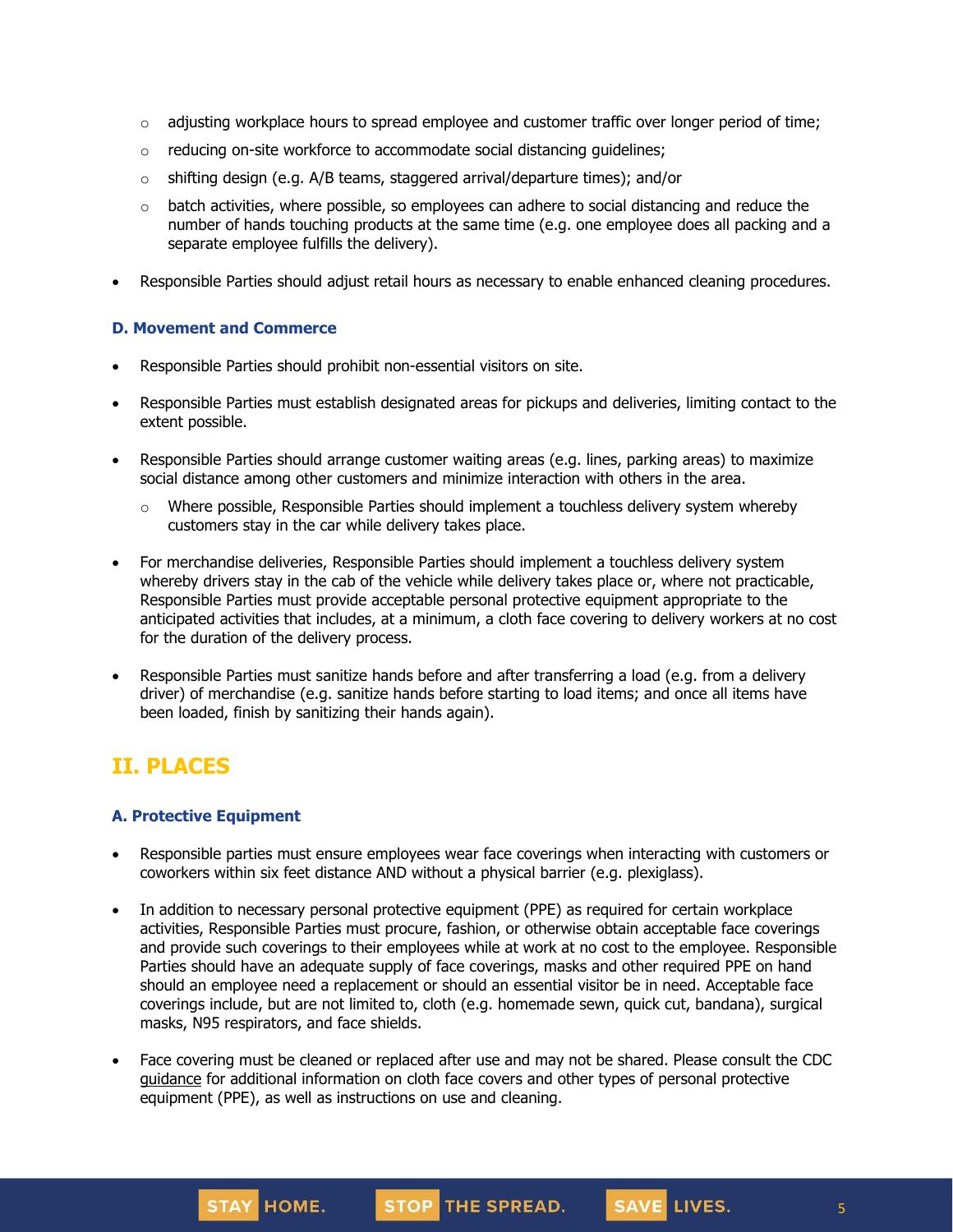- $\circ$  Note that cloth face coverings or disposable masks shall not be considered acceptable face coverings for workplace activities that impose a higher degree of protection for face covering requirements. For example, if N95 respirators are traditionally required for specific wholesale trade activities, a cloth or homemade mask would not suffice. Responsible Parties must adhere to OSHA standards for such safety equipment.
- Responsible Parties must allow employees to use their own acceptable face coverings but cannot require employees to supply their own face coverings. Further, this guidance shall not prevent employees from wearing their personally owned additional protective coverings (e.g. surgical masks, N95 respirators, or face shields), or if the Responsible Parties otherwise requires employees to wear more protective PPE due to the nature of their work. Employers should comply with all applicable OSHA standards.
- Responsible Parties must put in place measures to limit the sharing of objects, such as objects, tools, registers, and vehicles, as well as the touching of shared surfaces; or, require workers to wear gloves (trade-appropriate or medical) when in contact with shared objects or frequently touched surfaces; or, require workers to sanitize or wash their hands before and after contact.
- Responsible Parties must ensure gloves are worn while handling any food products.
- Responsible Parties must train workers on how to adequately put on, take off, clean (as applicable), and discard PPE, including but not limited to, appropriate face coverings.

## **B. Hygiene and Cleaning**

- Responsible Parties must ensure adherence to hygiene and sanitation requirements as advised by the CDC and DOH, including "Guidance for Cleaning and [Disinfection](https://coronavirus.health.ny.gov/system/files/documents/2020/03/cleaning_guidance_general_building.pdf) of Public and Private Facilities for [COVID-19](https://coronavirus.health.ny.gov/system/files/documents/2020/03/cleaning_guidance_general_building.pdf)," and the "STOP THE [SPREAD](https://coronavirus.health.ny.gov/system/files/documents/2020/04/13067_coronavirus_protectyourself_poster_042020.pdf)" poster, as applicable. Responsible parties must maintain cleaning logs that include the date, time, and scope of cleaning.
- Responsible Parties must provide and maintain hand hygiene stations on site, as follows:
	- $\circ$  For handwashing: soap, running warm water, and disposable paper towels.
	- $\circ$  For sanitizer: an alcohol-based hand sanitizer containing at least 60% alcohol for areas where handwashing facilities may not be available or practical.
- Responsible Parties must provide appropriate cleaning / disinfection supplies for shared and frequently touched surfaces and encourage employees to use these supplies before and after use of these surfaces, followed by hand hygiene.
- Responsible Parties must conduct regular cleaning and disinfection of the retail location and more frequent cleaning and disinfection for high risk areas used by many individuals and for frequently touched surfaces. Cleaning and disinfecting must be rigorous and ongoing and should occur at least after each shift, daily, or more frequently as needed. Please refer to DOH's "Interim [Guidance](https://coronavirus.health.ny.gov/system/files/documents/2020/03/cleaning_guidance_general_building.pdf) for Cleaning and [Disinfection](https://coronavirus.health.ny.gov/system/files/documents/2020/03/cleaning_guidance_general_building.pdf) of Public and Private Facilities for COVID-19" for detailed instructions on how to clean facilities.
	- $\circ$  Responsible Parties must ensure regular cleaning and disinfecting of restrooms. Restrooms should be cleaned more often depending on frequency of use.
		- **•** Responsible Parties must ensure distancing rules are adhered to by reducing restroom capacity where feasible.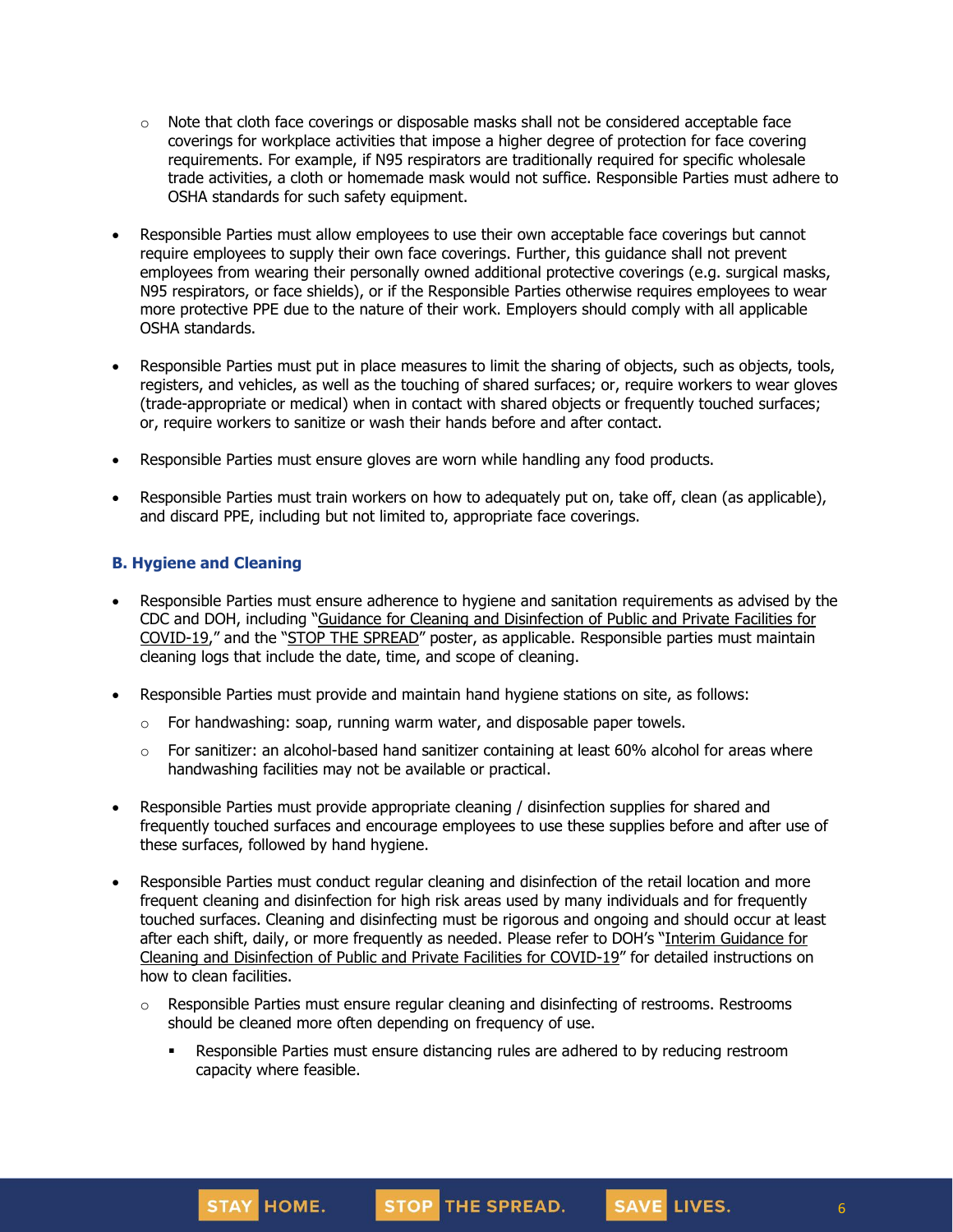- $\circ$  Responsible Parties must ensure that equipment is regularly disinfected using registered disinfectants, including at least as often as employees change workstations. Refer to the Department of Environmental Conservation (DEC) list of [products](http://www.dec.ny.gov/docs/materials_minerals_pdf/covid19.pdf) registered in New York State identified by the EPA as effective against COVID-19.
- $\circ$  If cleaning or disinfection products or the act of cleaning and disinfecting causes safety hazards or degrades the material or equipment, Responsible Parties must put in place hand hygiene stations between use and/or supply disposable gloves and/or limitations on the number of employees using such equipment.
- Responsible Parties must provide for the cleaning and disinfection of exposed areas in the event of a positive case of COVID-19 of an employee, with such cleaning to include, at a minimum, all heavy transit areas and high-touch surfaces (e.g. vending machines, handrails, bathrooms, door knobs).
- CDC guidelines on "Cleaning and [Disinfecting](https://www.cdc.gov/coronavirus/2019-ncov/community/disinfecting-building-facility.html) Your Facility" if someone is suspected or confirmed to have COVID-19 infection are as follows:
	- $\circ$  Close off areas used by the person who is sick.
		- **•** Responsible Parties do not necessarily need to close operations, if they can close off the affected areas.
	- o Open outside doors and windows to increase air circulation in the area.
	- $\circ$  Wait 24 hours before you clean or disinfect. If 24 hours is not feasible, wait as long as possible.
	- $\circ$  Clean and disinfect all areas used by the person who is sick, such as offices, bathrooms, common areas, and shared equipment.
	- $\circ$  Once the area has been appropriately disinfected, it can be opened for use.
		- Employees without close contact with the person who is sick can return to the work area immediately after disinfection.
			- Per CDC's "Evaluating and Testing Persons for [Coronavirus](https://www.cdc.gov/coronavirus/2019-ncov/hcp/clinical-criteria.html) Disease 2019 (COVID-19)," considerations when assessing close contact include the duration of exposure (e.g. longer exposure time likely increases exposure risk) and the clinical symptoms of the person with COVID-19 (e.g. coughing likely increases exposure risk as does exposure to a severely ill patient).
	- $\circ$  If more than seven days have passed since the person who is sick visited or used the retail location, additional cleaning and disinfection is not necessary, but routine cleaning and disinfection should continue.
- Responsible Parties should prepare a plan for receipt and resale of returned merchandise, or modify policies to ensure safety of employees and customers.
- For retail activities involving the handling of shared objects (e.g. payment devices), areas (e.g. pickup area), and/or surfaces (e.g. doors), Responsible Parties must ensure that such areas and objects are cleaned daily, at a minimum.
- Responsible Parties must prohibit shared food and beverages (e.g. buffet style meals), encourage bringing lunch from home, and reserve adequate space for employees to observe social distancing while eating meals.



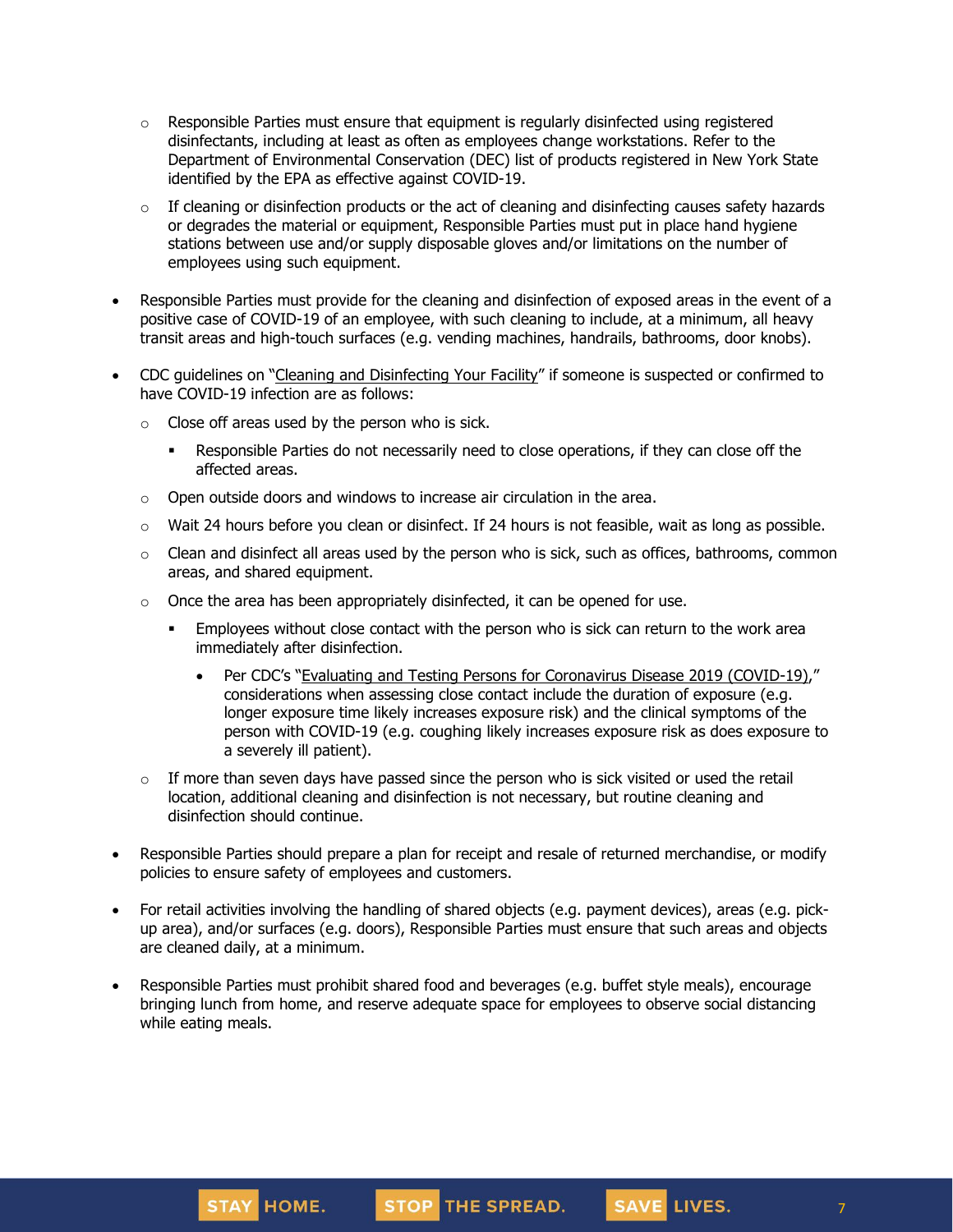### **C. Phased Reopening**

• Responsible Parties are encouraged to phase-in reopening activities so as to allow for operational issues to be resolved before production or work activities return to normal levels. Responsible Parties should consider limiting the number of employees, hours, and number of customers available to be served when first reopening so as to provide operations with the ability to adjust to the changes.

#### **D. Communications Plan**

- Responsible Parties must affirm that they have reviewed and understand the state-issued industry guidelines, and that they will implement them.
- Responsible Parties should develop a communications plan for employees, visitors, and customers that includes applicable instructions, training, signage, and a consistent means to provide employees with information. Responsible Parties may consider developing webpages, text and email groups, and social media.
- Responsible Parties should encourage customers to adhere to CDC and DOH guidance regarding the use of PPE, specifically face coverings when a social distance of 6 feet cannot be maintained, through verbal communication and signage.
- Responsible Parties should post signage inside and outside of the retail location to remind personnel and customers to adhere to proper hygiene, social distancing rules, appropriate use of PPE, and cleaning and disinfecting protocols.

# **III. PROCESSES**

## **A. Screening and Testing**

- Responsible Parties must implement mandatory daily health screening practices.
	- $\circ$  Screening practices may be performed remotely (e.g. by telephone or electronic survey), before the employee reports to the retail location, to the extent possible; or may be performed on site.
	- o Screening should be coordinated to prevent employees from intermingling in close contact with each other prior to completion of the screening.
	- $\circ$  At a minimum, screening should be required of all workers and essential visitors (but not customers) and completed using a questionnaire that determines whether the worker or visitor has:
		- (a) knowingly been in close or proximate contact in the past 14 days with anyone who has tested positive for COVID-19 or who has or had symptoms of COVID-19,
		- (b) tested positive for COVID-19 in the past 14 days, or
		- (c) has experienced any symptoms of COVID-19 in the past 14 days.
- According to CDC guidance on "Symptoms of [Coronavirus](https://www.cdc.gov/coronavirus/2019-ncov/symptoms-testing/symptoms.html)," the term "symptomatic" includes employees who have the following symptoms or combinations of symptoms: fever, cough, shortness of breath, or at least two of the following symptoms: fever, chills, repeated shaking with chills, muscle pain, headache, sore throat, or new loss of taste or smell.



SAVE LIVES.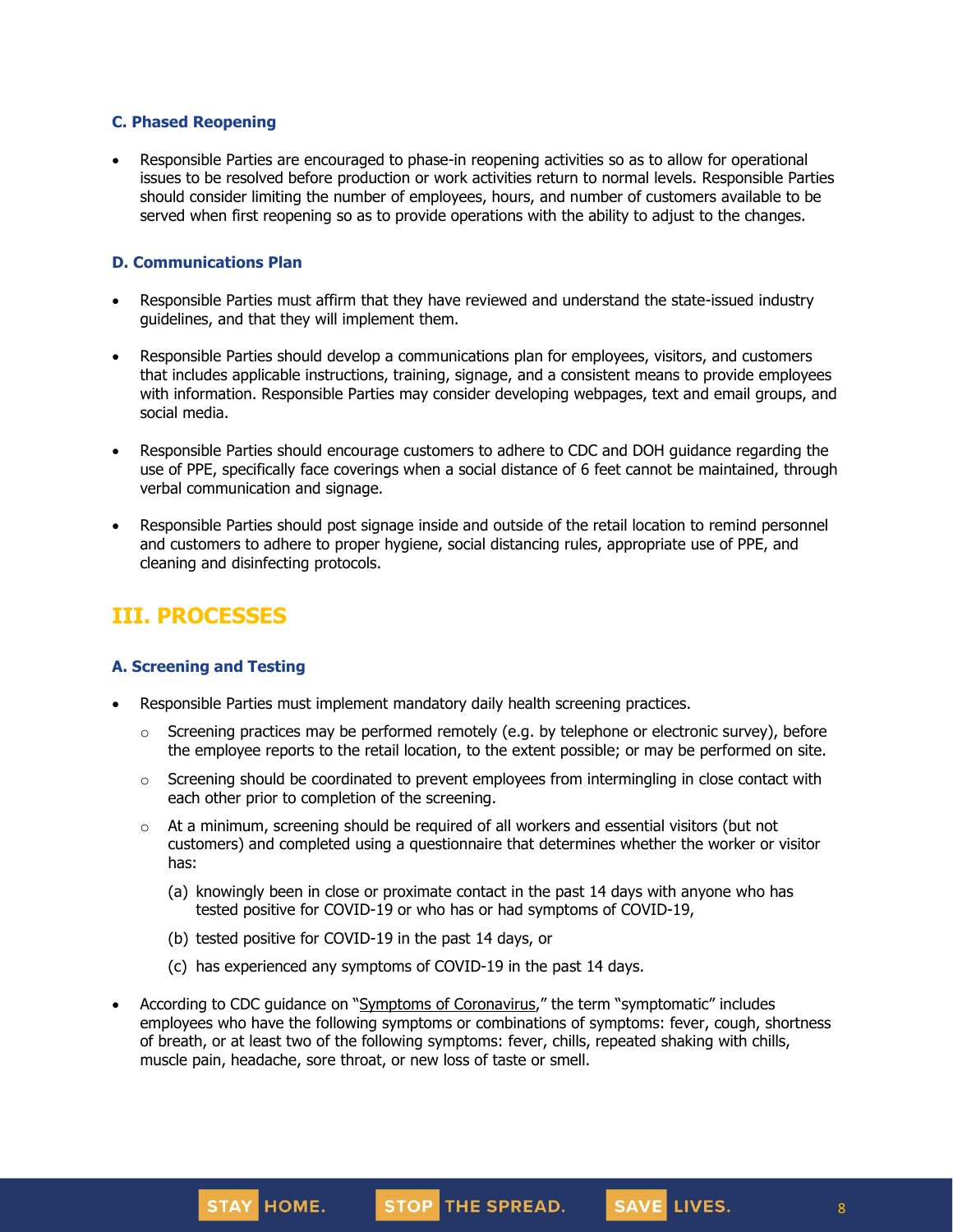- Responsible Parties should require employees to immediately disclose if and when their responses to any of the aforementioned questions changes, such as if they begin to experience symptoms, including during or outside of work hours.
- Daily temperature checks may also be conducted per Equal Employment Opportunity Commission or DOH guidelines. Responsible Parties are prohibited from keeping records of employee health data (e.g. temperature data).
- Responsible Parties must ensure that any personnel performing screening activities, including temperature checks, are appropriately protected from exposure to potentially infectious employees or visitors entering the retail location. Personnel performing screening activities should be trained by employer-identified individuals who are familiar with CDC, DOH, and OSHA protocols.
- Screeners should be provided and use PPE, including at a minimum, a face mask, and may include gloves, a gown, and/or a face shield.
- An employee who screens positive for COVID-19 symptoms should not be allowed to enter the worksite and should be sent home with instructions to contact their healthcare provider for assessment and testing. Responsible parties must immediately notify the local health department and DOH about the suspected case. Responsible parties should provide the employee with information on healthcare and testing resources.
- An employee who has responded that they have had close contact with a person who is confirmed or suspected for COVID-19 may not be allowed to enter the retail location without abiding by the precautions outlined below and the Responsible Parties has documented the employee's adherence to those precautions.
- Responsible Parties must review all employee and visitor responses collected by the screening process on a daily basis and maintain a record of such review. Responsible Parties must also identify a contact as the party for employees to inform if they later are experiencing COVID-19-related symptoms, as noted in the questionnaire.
- Responsible parties must designate a site safety monitor whose responsibilities include continuous compliance with all aspects of the site safety plan.
- To the extent possible, Responsible Parties should maintain a log of every person, including workers and visitors, who may have close contact with other individuals at the work site or area; excluding deliveries that are performed with appropriate PPE or through contactless means. Log should contain contact information, such that all contacts may be identified, traced and notified in the event an employee is diagnosed with COVID-19. Responsible Parties must cooperate with local health department contact tracing efforts.
- Responsible parties cannot mandate that customers complete a health screen or provide contact information but may encourage customers to do so. Responsible Parties may provide an option for customers to provide contact information so they can be logged and contacted for contact tracing, if necessary.
- Employers and employees should take the following actions related to COVID-19 symptoms and contact:
	- $\circ$  If an employee has COVID-19 symptoms AND EITHER tests positive for COVID-19 OR did not receive a test, the employee may only [return](https://www.cdc.gov/coronavirus/2019-ncov/hcp/return-to-work.html) to work after completing a 14-day self-quarantine. If an employee is critical to the operation or safety of a facility, the Responsible Parties may

9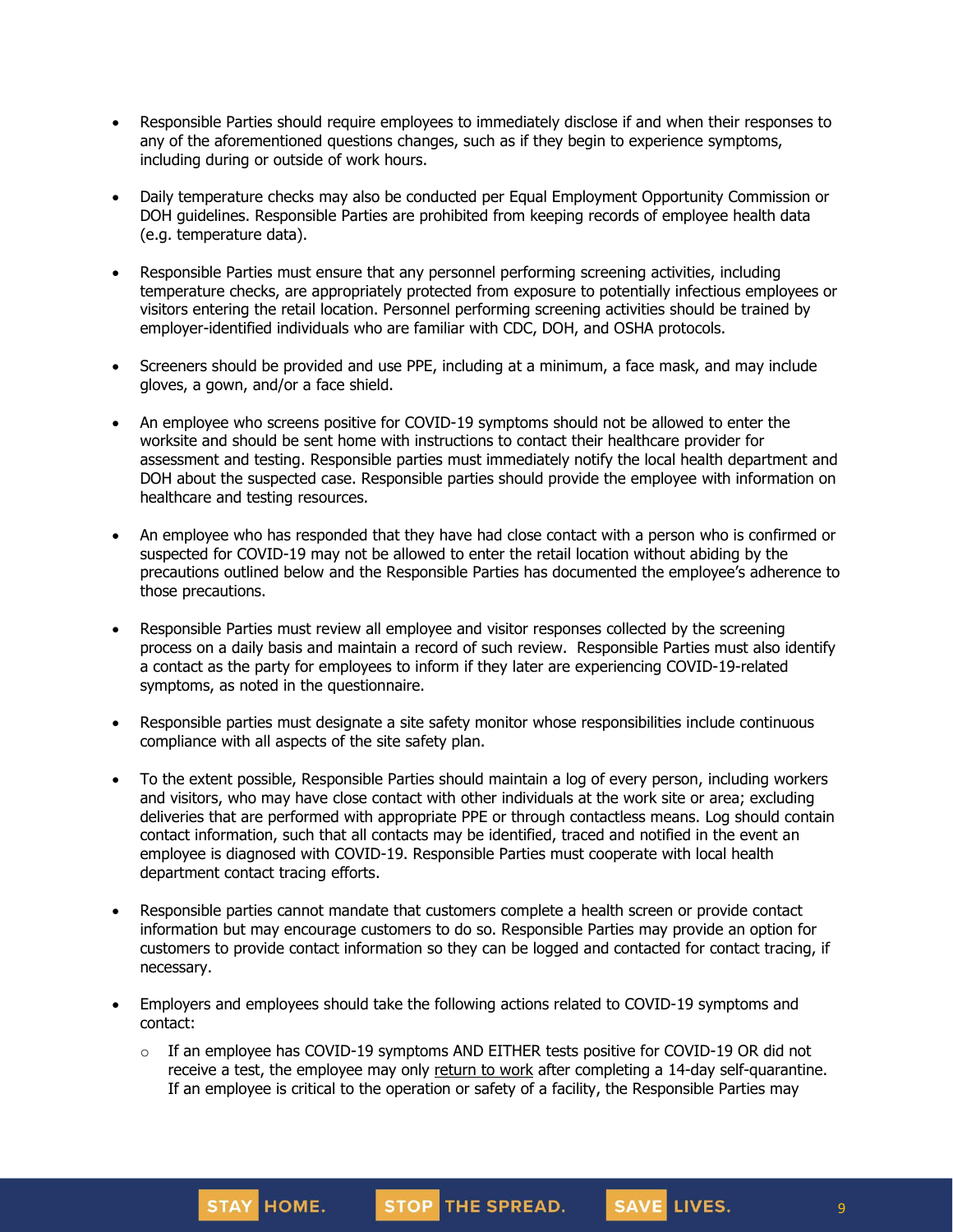consult their local health department and the most up-to-date CDC and DOH standards on the minimum number of days to quarantine before an employee is safely able to return to work with additional precautions to mitigate the risk of COVID-19 transmission.

- $\circ$  If an employee does NOT have COVID-19 symptoms BUT tests positive for COVID-19, the employee may only return to work after completing a 14-day self-quarantine. If an employee is critical to the operation or safety of a facility, the Responsible Parties may consult their local health department and the most up-to-date CDC and DOH standards on the minimum number of days to quarantine before an employee is safely able to return to work with additional precautions to mitigate the risk of COVID-19 transmission.
- $\circ$  If an employee has had close contact with a person with COVID-19 for a prolonged period of time AND is symptomatic, the employee should notify the Responsible Parties and follow the above protocol for a positive case.
- $\circ$  If an employee has had close contact with a person with COVID-19 for a prolonged period of time AND is NOT symptomatic, the employee should notify the Responsible Parties and [adhere](https://www.cdc.gov/coronavirus/2019-ncov/community/critical-workers/implementing-safety-practices.html) to the [following](https://www.cdc.gov/coronavirus/2019-ncov/community/critical-workers/implementing-safety-practices.html) practices prior to and during their work shift, which should be documented by the Responsible Parties:
	- 1) Regular monitoring: As long as the employee does not have a temperature or symptoms, they should self-monitor under the supervision of their employer's occupational health program.
	- 2) Wear a mask: The employee should wear a face mask at all times while in the workplace for 14 days after last exposure.
	- 3) Social distance: Employee should continue social distancing practices, including maintaining, at least, six feet distance from others.
	- 4) Disinfect and clean work spaces: Continue to clean and disinfect all areas such as offices, bathrooms, common areas, and shared electronic equipment routinely.
- $\circ$  If an employee is symptomatic upon arrival at work or becomes sick during the day, the employee must be separated and sent home immediately, following the above protocol for a positive case.

## **B. Tracing and Tracking**

- Responsible Parties must notify the local health department and DOH immediately upon being informed of any positive COVID-19 test result by a worker at their site.
- In the case of an employee, visitor, or customer who interacted at the business testing positive, the Responsible Parties must cooperate with the local health department to trace all contacts in the workplace and notify the health department of all employees logged and visitors/customers (as applicable) who entered the retail location dating back to 48 hours before the employee began experiencing COVID-19 symptoms or tested positive, whichever is earlier, but maintain confidentiality as required by federal and state law and regulations.
- Local health departments will implement monitoring and movement restrictions of infected or exposed persons including home isolation or quarantine.
- Employees who are alerted that they have come into close or proximate contact with a person with COVID-19, and have been alerted via tracing, tracking or other mechanism, are required to selfreport to their employer at the time of alert and shall follow all required protocols as if they had been exposed at work.



SAVE LIVES.